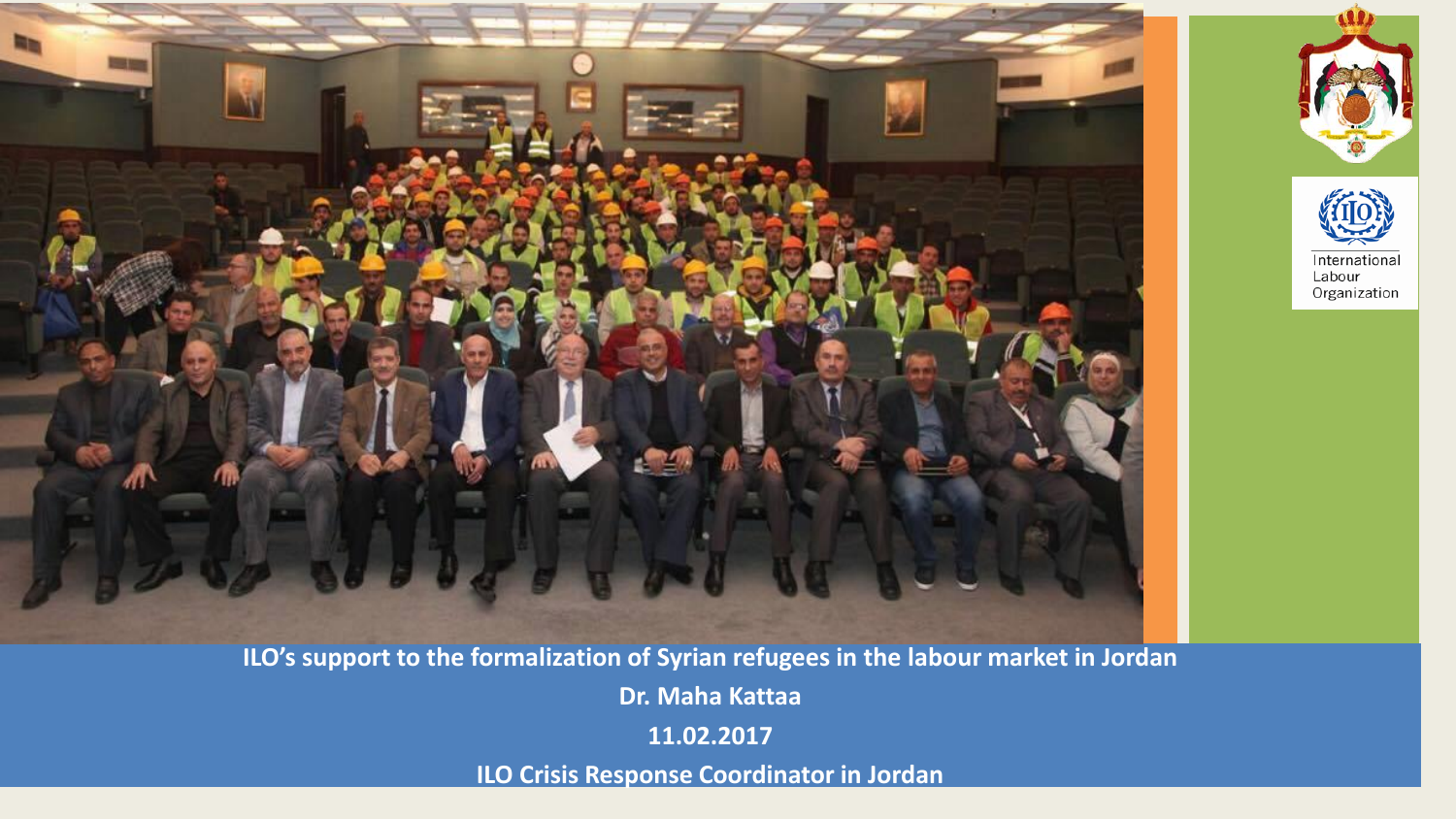**Number of Work Permits issued to Syrian workers, By Gender** 

Female,

1529,

4%

Male,

36987,

96%

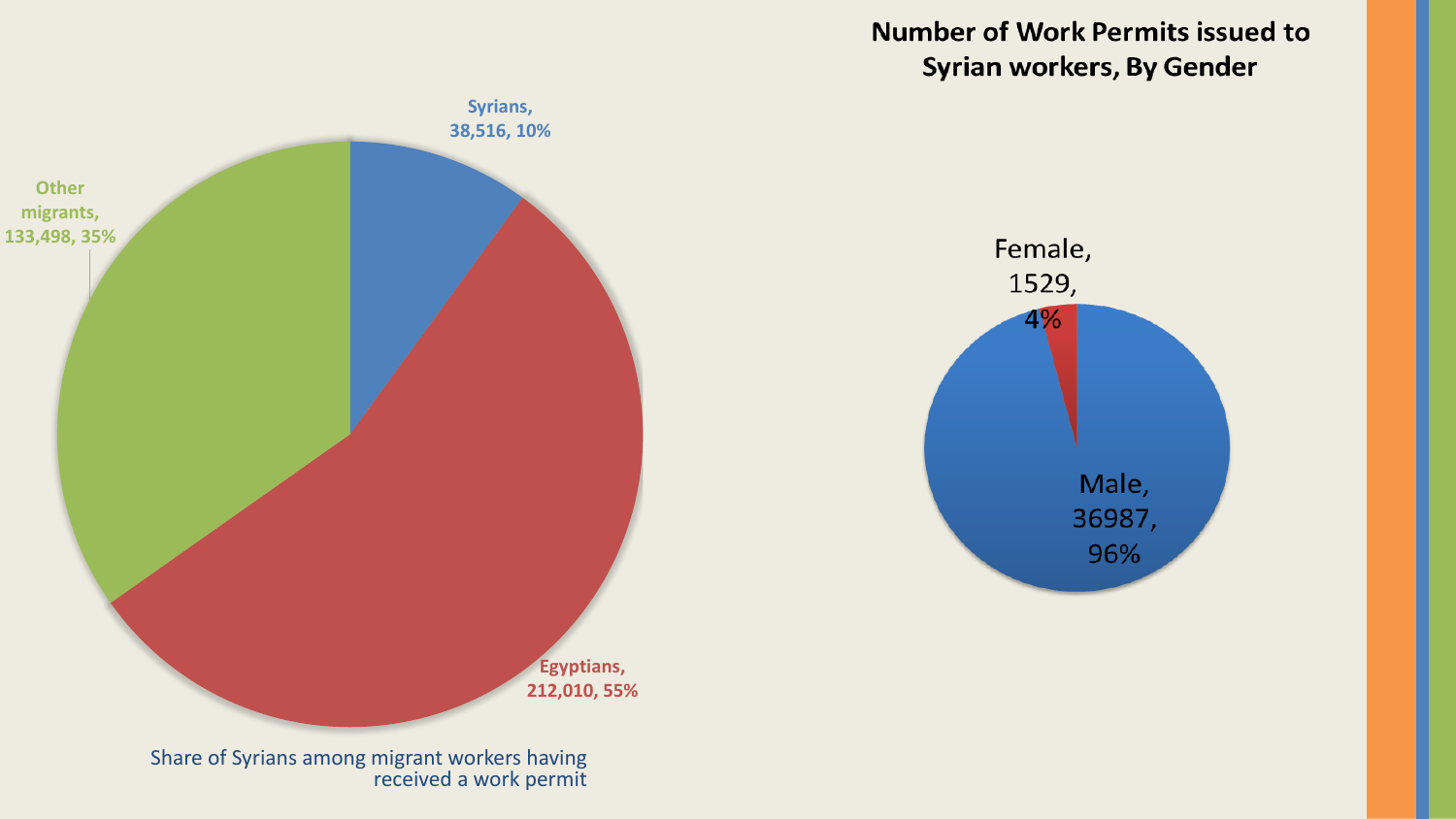## Working permits– towards 200,000 WP



- Ministry of Labour actively seeking ways to increase number of Syrians with working permits
- Grace period of 3 months (April -July) for fees and no deportation of illegal workers to camps.
- Extension of the Grace period till April 2017.
- Working permits in agriculture de-linked from employers & active campaign with Cooperatives supported by ILO.
- 22 September 2016, the exemption of the medical check ups for Syrians holding MOI card